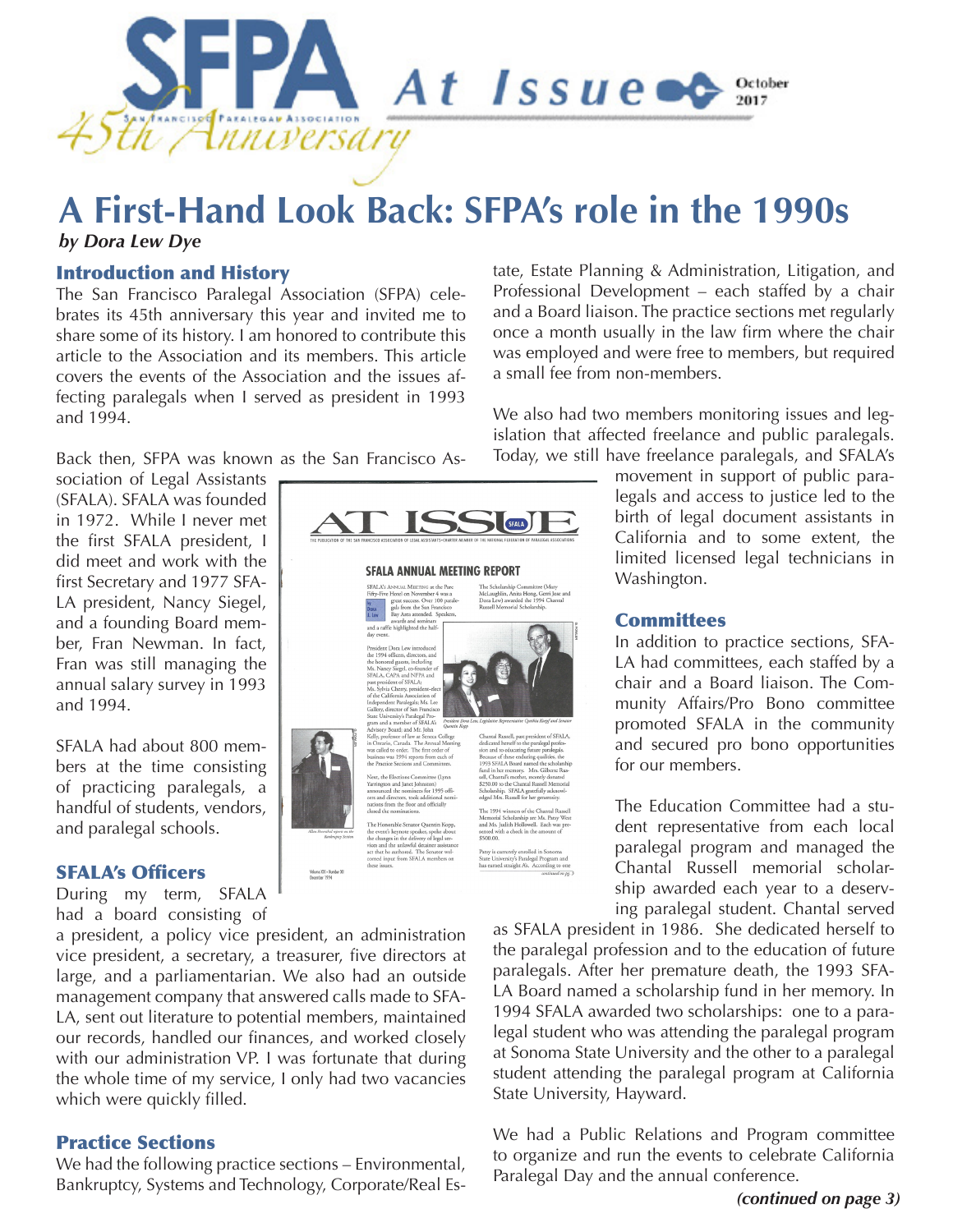# *In the Beginning: The Start of the SFPA*

*Editorial by Carla Berg-Nelson, SFPA Founding Member and First President, 1972-1976*

What was it like to be a paralegal in San Francisco in 1972 to 1976? What got it rolling and how did it feel? For me, it was incredibly gratifying to hatch an idea and see it take shape. It was one of those rare lucky strokes when idea and opportunity intersect at the right time to form a tribe and bring it to life. Without that timing, without the allies forming a tribe, the whole idea might have lacked enough kindling.

The biggest driver initially was simple curiosity. The paralegal profession was so new as a niche of its own that everyone wanted to hear what others were doing. The notion that non-lawyers might actually be on staff doing lawyerly tasks, such as drafting pleadings or questioning witnesses, was still very novel in 1971 when I graduated from Berkeley.

Many forward-thinking law firms were interested in saving money and being able to serve more clients, but no one really had a playbook for how to move from idea to action. From workloads and workflows to billing and salaries to training, it was new to almost everyone and as a result, all were eager to share and learn as we tried out different approaches.

In litigation especially, it felt like being part of a team, hunting clues, assembling puzzles, building a case, sitting with the rest of the team at the attorney's table in court. But as satisfying as the work might be, we were missing a strong sense of what others were finding out from their own collaborating. So I was extra pleased when my firm introduced me to Nancy Siegel, a cordial peer at a similar downtown firm, and she quickly became a great friend and ally. And as soon as there were two of us, it didn't take long for the curiosity to compound and to propose that we contact other firms and hold a meeting. (What do you want from a gal who started at Berkeley in the 1960s, then did a stint as an intake worker at Legal Aid?!)

Everything that happened the next few years, from allied groups blooming up and down the state, to seats on national committees for the American Bar Association (ABA), to interest from think tanks in Washington, DC, seemed to unfold almost on its own and very rapidly. What I remember most was learning a lot, having fun with it, and being very aware we were all pioneering.

I was asked about our first election in 1972 and how I came to be the first president. I don't recall much of a race, I think we were more of a slate who offered ourselves as a group, and the rest of the members agreed. Elections might have been every two years initially to give us more continuity during the startup years, but I honestly don't recall.

What I remember the most during this period was instant camaraderie when meeting each other. Forming the California Alliance of Paralegal Associations (CAPA) in California and NFPA as a national alliance. Sitting on Bar committees and being treated as a peer, with respect. Getting past some attorney resistance to having a San Francisco salary survey, typing out the first survey forms myself, and eagerly awaiting results. Successful trips to Sacramento to lobby and testify against premature regulation. Watching paralegal job responsibilities and remuneration grow over the years and feeling fortunate in a time when many career opportunities (especially for women) still seemed much more limited.

What eventually led me to other opportunities was I kept being drawn to places where I could be a catalyst for healthy change. Innovation and opinion-shaping remained my primary aims, but in different domains. I moved from winning lawsuits alongside attorneys, to winning elections as a campaign manager, to persuading policy makers and then becoming a policy maker myself, to persuading investors and winning customers for startups during the early days of computing. After almost two decades of probing and pitching on behalf of clients, it also felt natural to move on to providing my own perspectives under my own byline as an op-ed columnist for much of the 1990s. Today, semi-retired, I am still "activating activists," but now it is in support of healthcare reform and empowering patients (see https://participatorymedicine.org.)

Did I regret not going to law school, you ask? At the time, yes, a bit. In retrospect? Not in the least. In the same way I enjoyed moving from one lawsuit to the next back in the day, I have had a great time exploring a wide range of places that same set of skills can lead.  $\bullet\bullet$ 



San Francisco Paralegal Association 1 Sansome Street, Ste. 3500 San Francisco, CA 94104-4448 (415) 946-8935 info@sfpa.com

**Connect with the Association:** 



www.sfpa.com

At Issue is published on a quarterly basis. If you would like to contribute content for submission to our newsletter, please send your inquiry to info@sfpa.com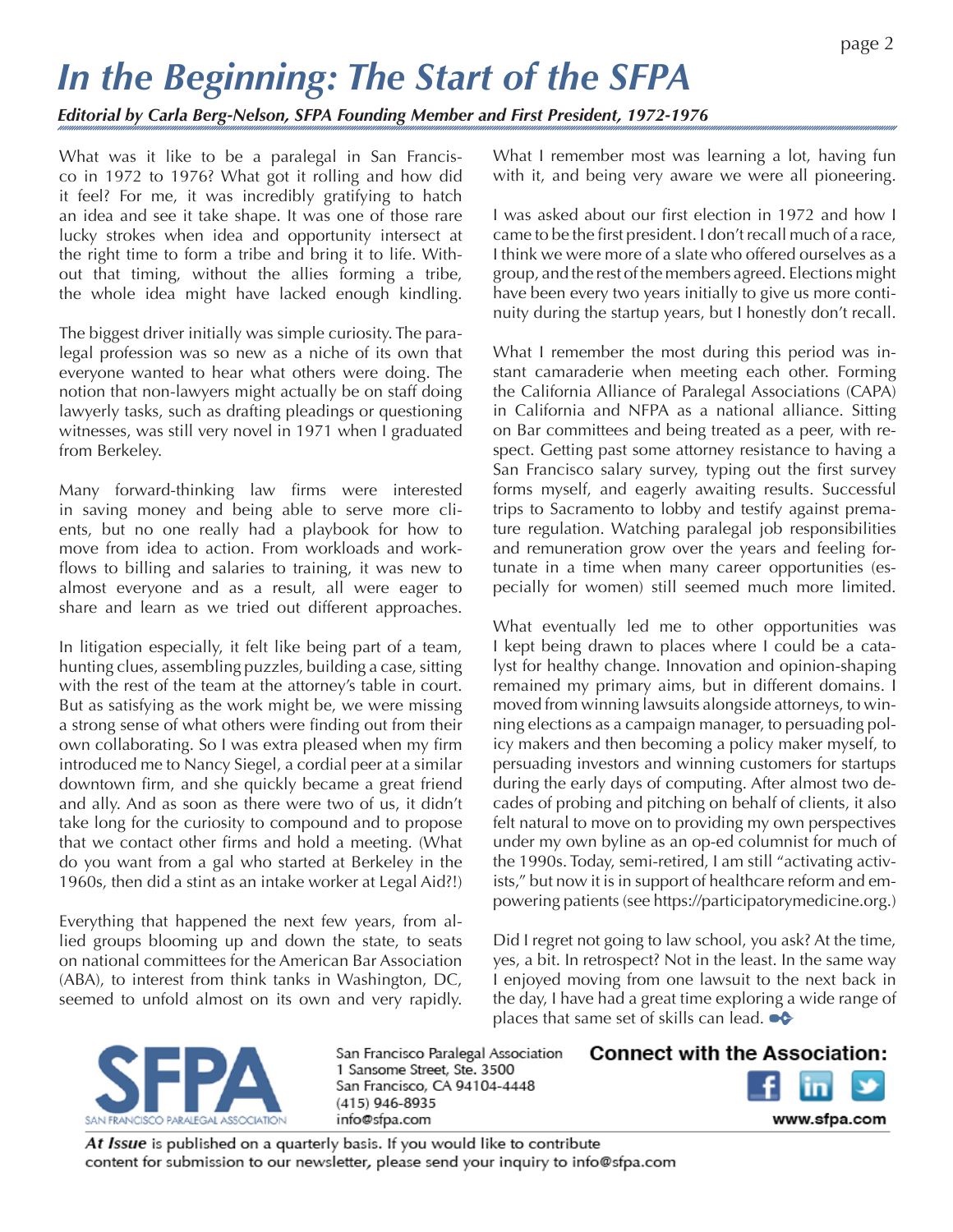## **A First-Hand Look Back** *(continued)* page 3

Our Resumé Clearinghouse collected member resumés and matched the resumés with job openings submitted to the Association.

Our Survey committee administered and reported the results of the annual salary survey.

The Membership Benefits committee was always on the hunt for discounts and benefits for our members.

### Service outside San Francisco

We had an East Bay committee that met in the East Bay and a Peninsula committee that met in Redwood City for our members who lived and worked there.

Our important National and State Affairs committee consisted of a legislative representative who monitored local, state, and federal legislation (both proposed and active) that affected paralegals. This committee also provided representation at the California Alliance of Paralegal Associations (CAPA) and the National Federation of Paralegal Associations (NFPA) conferences. It is interesting to note that SFALA was one of eight associations that came together to found the NFPA in 1974. SFALA was one of four associations that came together to found CAPA in 1976. You can say that San Francisco was the birthplace of the paralegal profession.

### At Issue

At Issue came out monthly and was 16 pages long. We had a managing editor, an editorial advisor, several co-editors, a calendar editor, an art director, an advertising manager, and a contributing editor who wrote articles every now and then. I am sharing the cover page from Volume XXI, Number XII dated December 1994.

### Withdrawal from CAPA

In 1994 CAPA defined a paralegal as a non-lawyer who worked under the supervision of an attorney and excluded those paralegals who served the public directly. In addition, CAPA established a voluntary certification program in cooperation with the National Association of Legal Assistants (NALA). SFALA continued to support the right to be a public paralegal and could not support CAPA's position.

A special election was called, and SFALA voted to withdraw from CAPA. The withdrawal made the cover of *Legal Assistant Today* (currently known as *Paralegal Today*) and featured Tita Brewster, then president of CAPA, and me, SFALA president, at odds on this withdrawal. Fortunately, time heals all, and we can find common ground again. SFPA rejoined CAPA in 2006 but sadly withdrew from the NFPA in 2016.

### NFPA's PACE exam

Speaking of the NFPA, in 1994 the NFPA voted to develop the Paralegal Advanced Competency Exam (PACE) to be a "standard used by state legislative bodies to gauge the competency level of experienced paralegals." I jumped on the bandwagon and traveled to NFPA headquarters in Kansas City to write test questions for the PACE exam.

### What came next?

In January 1995 after serving two terms as president of the San Francisco Association of Legal Assistants, I passed the gavel to my successor — Rose Nygaard. I commented before stepping down on the challenges facing the paralegal profession at that time. In 1995 the economy was such that paralegal jobs became harder to find. Working paralegals were getting more work with less help and smaller salary increases. I also noted the resilience of paralegals who accepted these challenges and continued to expand their roles in the delivery of legal services to keep the paralegal profession alive.

Happy 45th anniversary to everyone at the SFPA!  $\bullet \bullet$ 

#### *Endnotes*

- 1. https://www.sfpa.com/Founders
- 2. https://www.sfpa.com/Past-Presidents
- 3. https://www.paralegals.org/i4a/pages/index.cfm?page id=3280
- 4. https://www.caparalegal.org/capa-history/
- 5. https://www.paralegals.org/i4a/pages/index.cfm?page id=3298



**Dora Lew Dye** *worked as a real estate/ corporate paralegal for over 15 years at several large San Francisco law firms and real estate investment companies, managing multi-state, real estate closings. In addition to her paralegal career, Ms. Dye has been in paralegal education since 1990 and is currently the paralegal program coordinator and CurricUNET administrator at City College of San* 

*Francisco ("CCSF"). CCSF's paralegal program became ABA-approved in 2017.* 

*Ms. Dye is the 1993 and 1994 president of the San Francisco Association of Legal Assistants. Ms. Dye has been an active member of American Association for Paralegal Education ("AAfPE") since 1994 and has served on several committees, contributed content to model syllabi, and reported on events in the Pacific Region. She is AAfPE's long-time Listserv Manager and served two terms on the AAfPE Board as Director of Associate Programs.*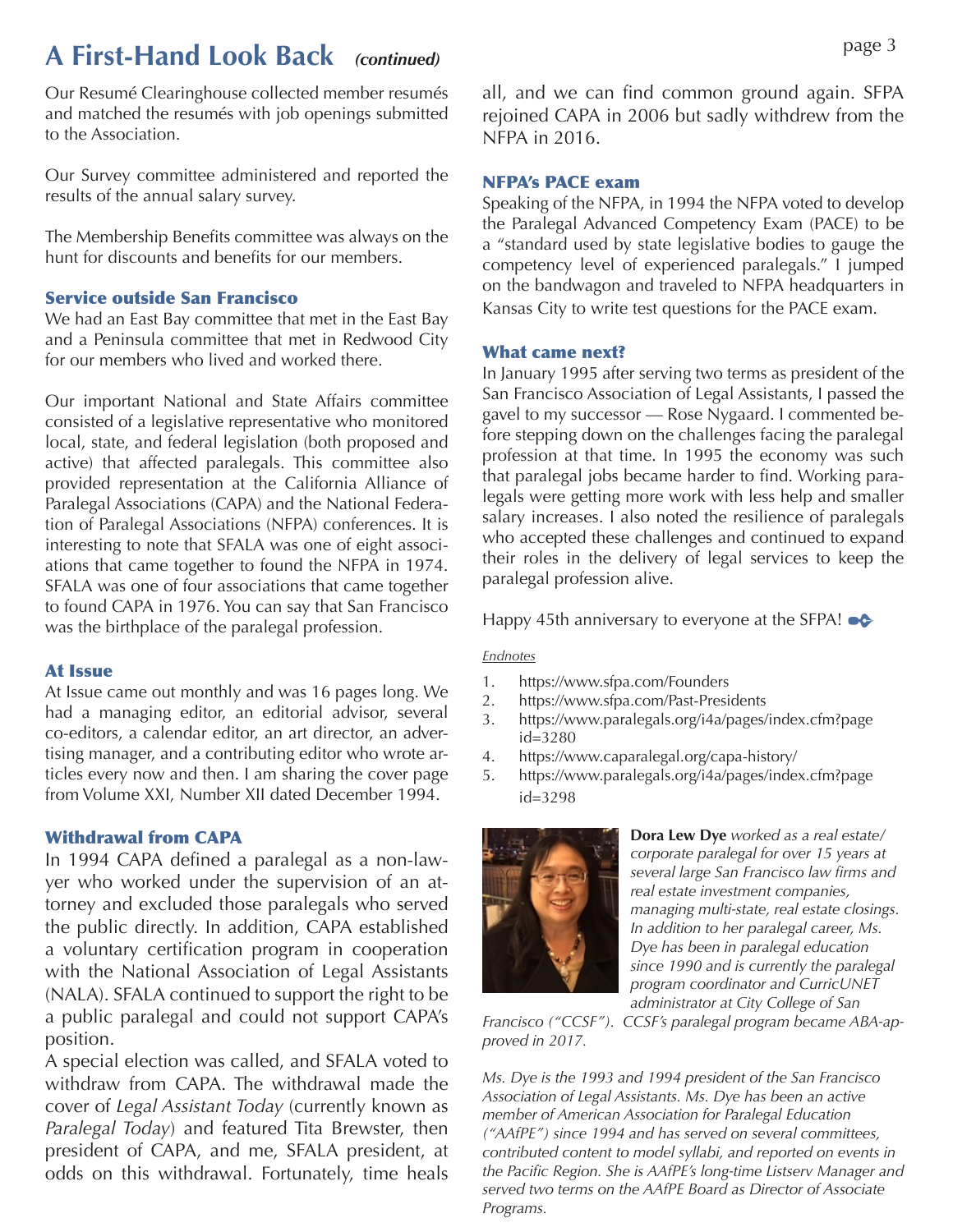## **What's in a Name? Common Naming Rules for Business Formations & Qualifications** *by Kacy Flowers, CLAS Information Services*

When a formation or qualification document is submitted for filing, the filing office will perform a thorough review before accepting it into the state's records. One of the first things the state looks at is the business name listed on the document. The business name must strictly comply with all of the naming rules in that state or the filing will be rejected.

Every state has its own specific requirements for what constitutes an acceptable name, but there are common criteria that most (if not all) states check for when evaluating a business name. To help guard against costly rejections, it is important to have a general understanding of common naming rules as you prepare and submit documents for your clients.

### Language to Indicate Business Structure

Nearly every state requires that an entity's name include an ending word or phrase to indicate its business structure. For example, a corporation would need to end their name with Corporation, Incorporated or an approved abbreviation such as Corp. or Inc. If a name is otherwise acceptable but fails to include proper notation as to its business structure, the filing officer will refuse to file the document.

### Use of Restricted Words Without Approval

In addition to words that a business entity must include in its name, states also have rules regarding words that a business cannot include. These are restricted words that can only be used with authorization from a certain government or regulatory agency.

Unsurprisingly, many states restrict the use of words such as "banking," "credit union," "insurance" and "trust." Some restricted words are less obvious, though. For example New Hampshire restricts the use of "farmers' market" and both Missouri and Virginia have restrictions on the use of "redevelopment."

### False Implication of Government Affiliation

It is also common for states to have rules that prohibit a business from selecting a name that implies a false government affiliation. In these cases, a state would have to carefully consider a proposed name like "The United States Cattle Company," for example, to ensure that the public would not assume the entity has a connection to or endorsement from the U.S. government.

### Use of Obscene or Indecent Language

Also, several states including Oregon, Georgia and New York have adopted rules prohibiting the use of words that they have deemed to be obscene or indecent.

### Similarity to Existing Entities

In addition to checking the acceptability of a name, the state will also check its availability. A business name must be unique, or what is referred to as "distinguishable on the record." When a document is submitted, the filing office will check the proposed business name against their database of existing entities in that state. If the name is too similar to that of an existing entity, the state will not accept the document for filing.

To avoid rejection of a critical formation or qualification document due to naming concerns, work with your service provider to perform a name availability check and reservation prior to submitting your client's document for filing.  $\bullet \bullet$ 

CLAS Information Services can help! Trust CLAS with even your most complex business filing projects. Our highly trained staff of corporate experts can reserve your preferred business name for your exclusive use and will perform a thorough review of your document prior to submission to help guard against rejection. To learn more about our comprehensive suite of corporate services, call CLAS at 800.952.5696 or connect@clasinfo.com

## *SFPA's Featured Paralegal*



**Cindy June Melendres** is a volunteer with SFPA's Pro Bono Committee and has been a great advocate during the Pro Bono meetings by voicing her opinions and raising SFPA awareness about current and potential pro bono opportunities in the Bay Area. Cindy received her ABA Paralegal Certificate through Saint Mary's College of Moraga and a Bachelor of Arts in Legal Studies and her 2nd ABA Paralegal Certificate, with honors, at John F. Kennedy University.

To gain volunteer experience, Cindy agreed to "shadow" Denise Bashline, a more experienced SFPA Pro Bono member, with the Elder Care pro bono opportunity. Cindy has 35 years of civil servant experience, 25 of which is adjudication experience working in the Department of Homeland Security,

U.S. Coast Guard. Cindy is a member of the Alameda County Bar Association (ACBA), and her goal is to volunteer at the ACBA's Family Law Clinic once she receives her family law "advanced" paralegal certificate.

Cindy is also a volunteer Faith Formation Teacher for 3 and 4th graders at Christ of Light Cathedral, a yoga enthusiast, and is learning to master the acoustic guitar. Cindy lives in the East Bay hills with her hubby, Sol. They have five lovely children - Angelina, Richard, Julie, Todd and Rick and, most importantly, they have 12 very lovely grandchildren who they enjoy spending quality time with.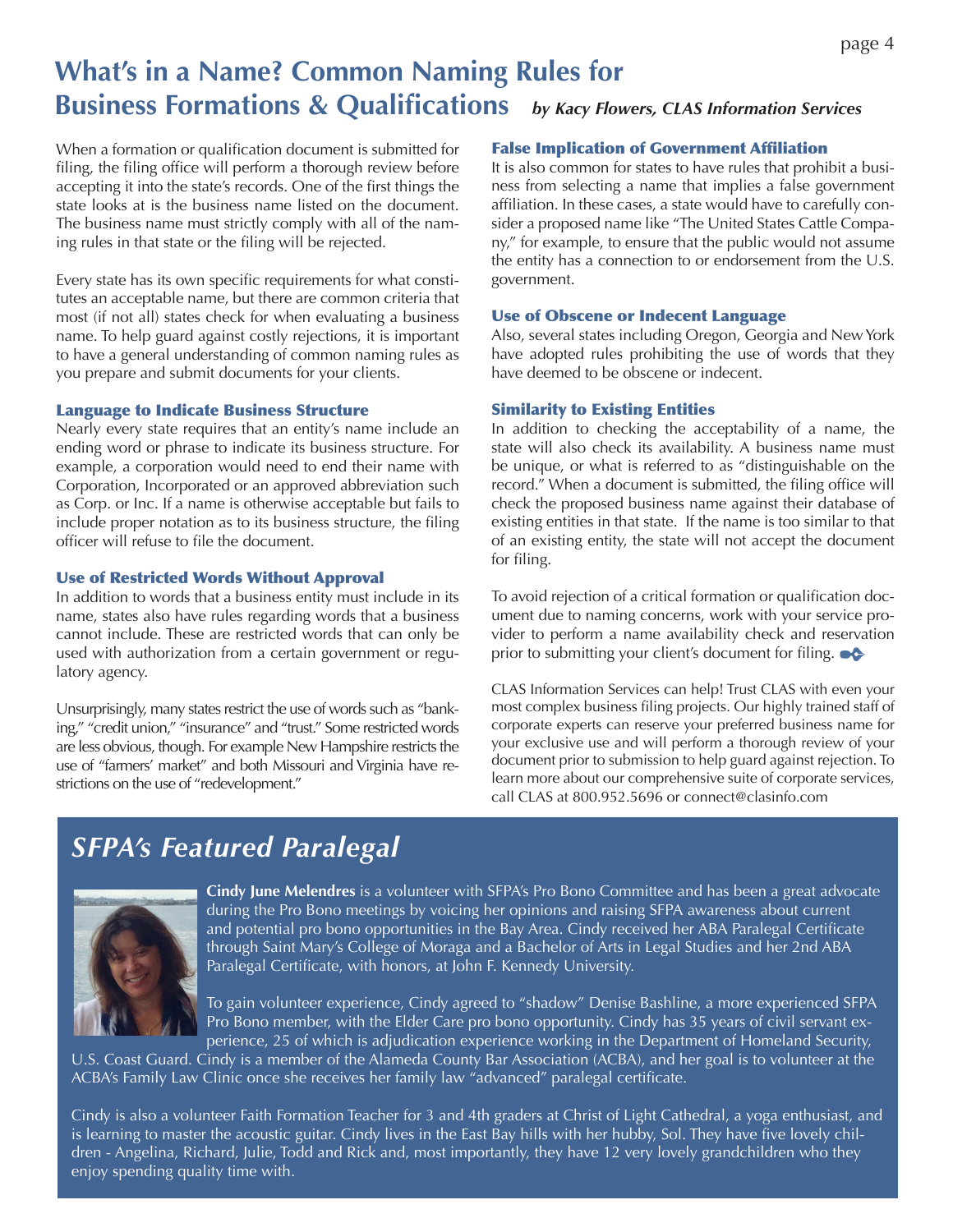# **RECAP: SFPA 45th Annual Meeting**

*by Dede De'Toles-Dugan*

The San Francisco Paralegal Association hosted its 45th Annual Meeting on October 13th at the Bar Association of San Francisco themed, "The Changing Role of the Paralegal in a Changing World, Part 2." The event offered 5.0 hours of mandatory continued legal education (MCLE) presented by five very engaging presenters.

The keynote speaker Dora J. L. Dye, Paralegal/Legal Studies Program Coordinator at City College of San Francisco (CCSF) and 1993 and 1994 president of the San Francisco Association of Legal Assistants (now known as the San Francisco Paralegal Association), addressed several topics. The first was the changing role of the paralegal in a changing world in which Dora shared her observations of what it was like in 1986 when she began her paralegal career and what it is like now. Dora then addressed the American Bar Association (ABA) approval process for a paralegal program and how the Paralegal/Legal Studies Program at CCSF earned ABA approval in August 2017. Dora went on to share that CCSF now offers an ABA-approved paralegal program tuition free to San Francisco residents. Dora's final topic was leadership and its impact and closed with the honoring of Mary McLaughlin, the 2005 and 2006 SFPA president, who served on Dora's board and who passed away recently. Mary held every officer position in the SFPA and continues to be the example for outstanding leadership.

Ahmad Zeki, J.D., Director of Business Development at Med Lien Solutions, LLC presented "Ethics: Lien Resolution & future Medicals – How to Deal with Them and Ensure Your Professional and Ethical Obligations." Med Lien Solutions offers services to injured plaintiffs and specializes in Medicare, Medicaid and ERISA liens. Ahmad provided an engaging presentation and Q&A session for audience participation. For more information about Med Lien Solutions, LLC and its services, visit https://www.MyMedLien.com.

Stuart (Stu) J. West, Managing Partner at West & Associations and Adjunct Professor of Intellectual and Property Law at California State University, East Bay (CSUEB), presented "Overview of Intellectual Property Law." Stu shared the importance of following procedures to finish to successfully obtain and enforce patents, trademarks, trade names, and the like. For additional information, visit the West & Association's website at http://www. westpatentlaw.com/Swest.html.

Administrative Law Judge Élan Consuella Lambert presented "Various Ways Paralegals Support and Administrative Law Judge," and there are numerous. Judge Lambert shared her personal experiences as an Employment Law ALJ and pro bono mentor and advocate. Judge Lambert uses paralegals to assist her with Veterans Affairs (VA), family law, unlawful detainers for low-income landlords, social security, equal employment opportunity commission (EEOC), and workers compensation. You can follow Judge Lambert on Twitter for legal updates and humorous anecdotes at Hon. ECL @Oaklandlawyer (https://twitter. com/oaklandlawyer).

Final speakers Bill Hirsch, Executive Director and Sara Malan, Managing Attorney at the AIDS Legal Referral Panel (ALRP) presented "An Overview of its Services and How It Utilizes Volunteers." They provided insight on the services offered to protect AIDS and HIV clients, specifically housing discrimination, and how paralegals provide assistance needed to carry out these efforts. For more information about ALRP's services visit http://www.alrp.org/.

This year's SFPA Student Essay Scholarship winner of \$1,000.00 is Sarah Wilson! Sarah is a student at CSUEB and she wrote an amazing essay on the theme "Americans with Disabilities Act: How can the 14th Amendment be used to ensure equal protection for those with disabilities?" Awards of Appreciation to three recipients for outstanding achievements and impacts on the association were presented to Elizabeth Olvera, SFPA President, 2016-2017; Janet Kelly, recently retired Executive Assistant of the Paralegal Department at CSUEB; and Dalia Liang Moore, Paralegal of the Year. The 2018 SFPA elected officers and members are Denise Bashline for President, Vincent Yasay for Vice President, Dalia Liang Moore for Treasurer, Albert Chen for Secretary, and Directors-At-Large Arni Alter, Felix Hernandez, Leticia Jimenez, Trinh Doan Johnson, Bernice Jaclyn Ledino, Olivia Lombard, Michael Schiraldi, and Gregory Johnson.

SFPA wishes to acknowledge our Sustaining Members who provide valued services year in and out in support of this association: First Legal Network; Litigation Services (LIT); City College of San Francisco; LexisNexis; and Alliant International University, as well as our newest member, RGL Forensics. Special thanks to Dean Anderson and Michelle Lynn Wylie of LexisNexis and Darr'ell Suha of Alliant for attending this year's 45th Annual Meeting!

Stay tuned for news about the upcoming social in November and other SFPA events and trainings!